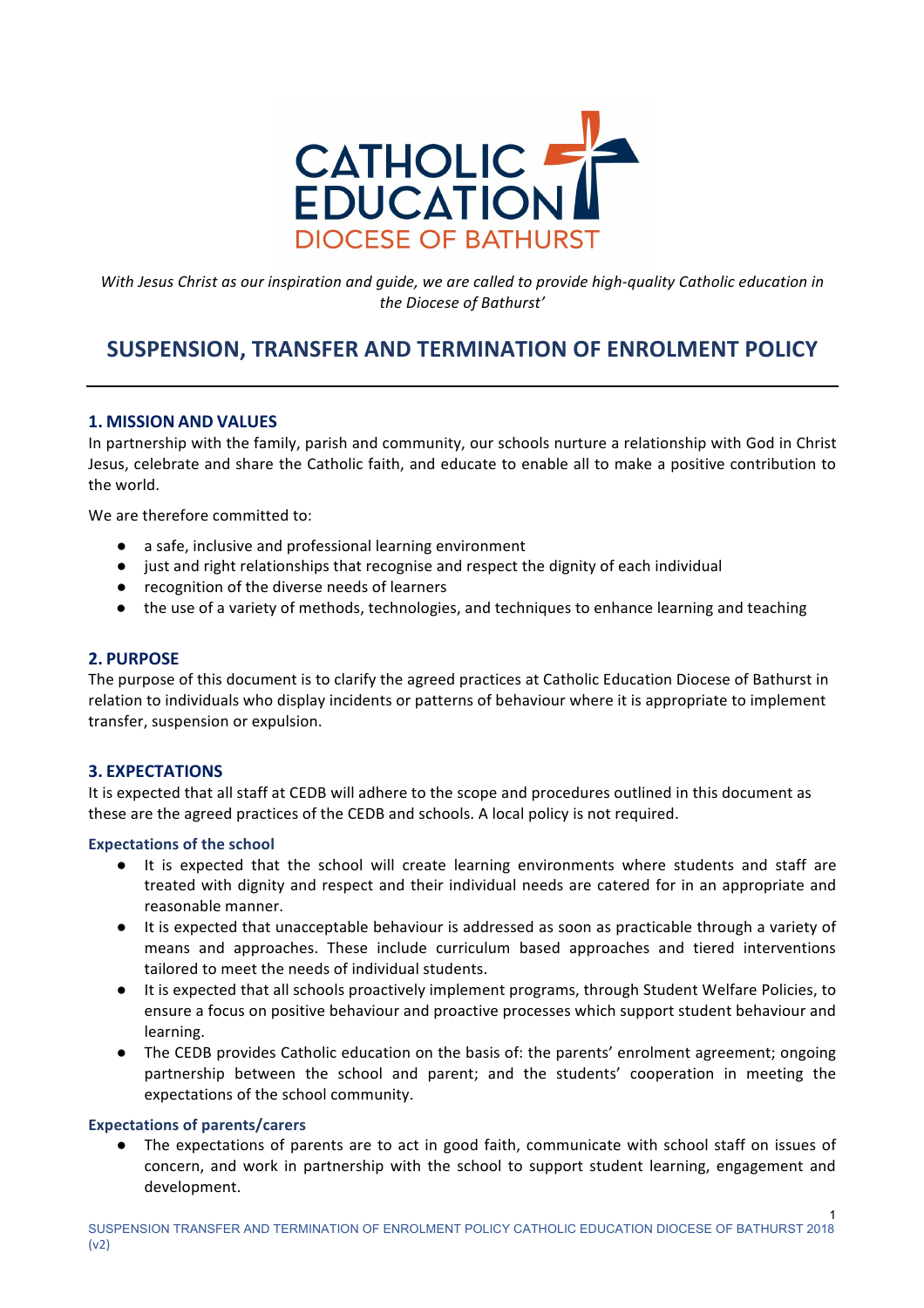- It is expected that parents will work with the school to resolve any concerns as soon as practicable.
- The contractual agreement with parents may be placed in jeopardy or terminated where the student does not fulfil the expectations of the school.

## **Expectations of students**

- Students are to maximise learning and growth opportunities, communicate with school staff on issues of concern, and work in partnership with parents and school to reach their learning and development potential.
- Students will work with parents and the school to resolve any concerns.

## **Expectations of the Consultant to Schools**

The Consultant to Schools may have a number of roles in the processes:

- As a support and guide to the Principal in determining types and duration of Suspension, Transfer options to another school, or Termination of Enrolment
- $\bullet$  As a guide to procedural fairness in the situation
- As an independent investigator in the situation
- As a mediator in the situation

The Consultant to Schools will also discuss with the Executive Director of Schools:

- the misconduct, behaviours or concerns
- $\bullet$  the evidence
- $\bullet$  the options for resolution
- his or her recommendations for a decision
- an appeal of the recommendation and the conclusion of any appeal.

## **4. DEFINITIONS**

## **Suspension**

Suspension is a strategy for use in addressing behaviour which is unacceptable within a school's Student Welfare and Discipline Policy. Suspension is not intended as a punishment. There are cases of unacceptable behaviour, where it is in the interests of the school community and/or the student(/s) involved, to implement a suspension from school/classes. Suspension is intended to:

- manage a risk of harm to themselves or other students
- establish consequences for a student's misconduct or challenging behaviour
- provide an opportunity for planning or further investigation
- allow a period of time when the school, parents and the student can work together on the resolution of the problem that has led to the student's suspension

There may be cases where immediate suspension from school may be an appropriate response. e.g. where there is serious threat to safety or possible criminality.

## **Types of Suspension**

There are different types of Suspension which can be used. The type of Suspension is usually based upon the unacceptable behaviour, its frequency, its threat to others and the individual. A comprehensive list of these types of Suspension can be found in Appendix 1.

- Short Suspension
- Long Suspension
- Suspension in School
- Suspension away from School

## **Transfer**

A student may be given the option of transferring to another school in the Diocese, if the Executive Director of Schools agrees. Transfer may occur when it is untenable for a student to remain in a particular school. It ends the enrolment agreement with the first school and requires a new enrolment in the new school.

The decision to assist a student with transfer to another school may be made when:

- the student's behaviour has adversely impacted on the school community
- the student's presence at the school places other members of the school community at risk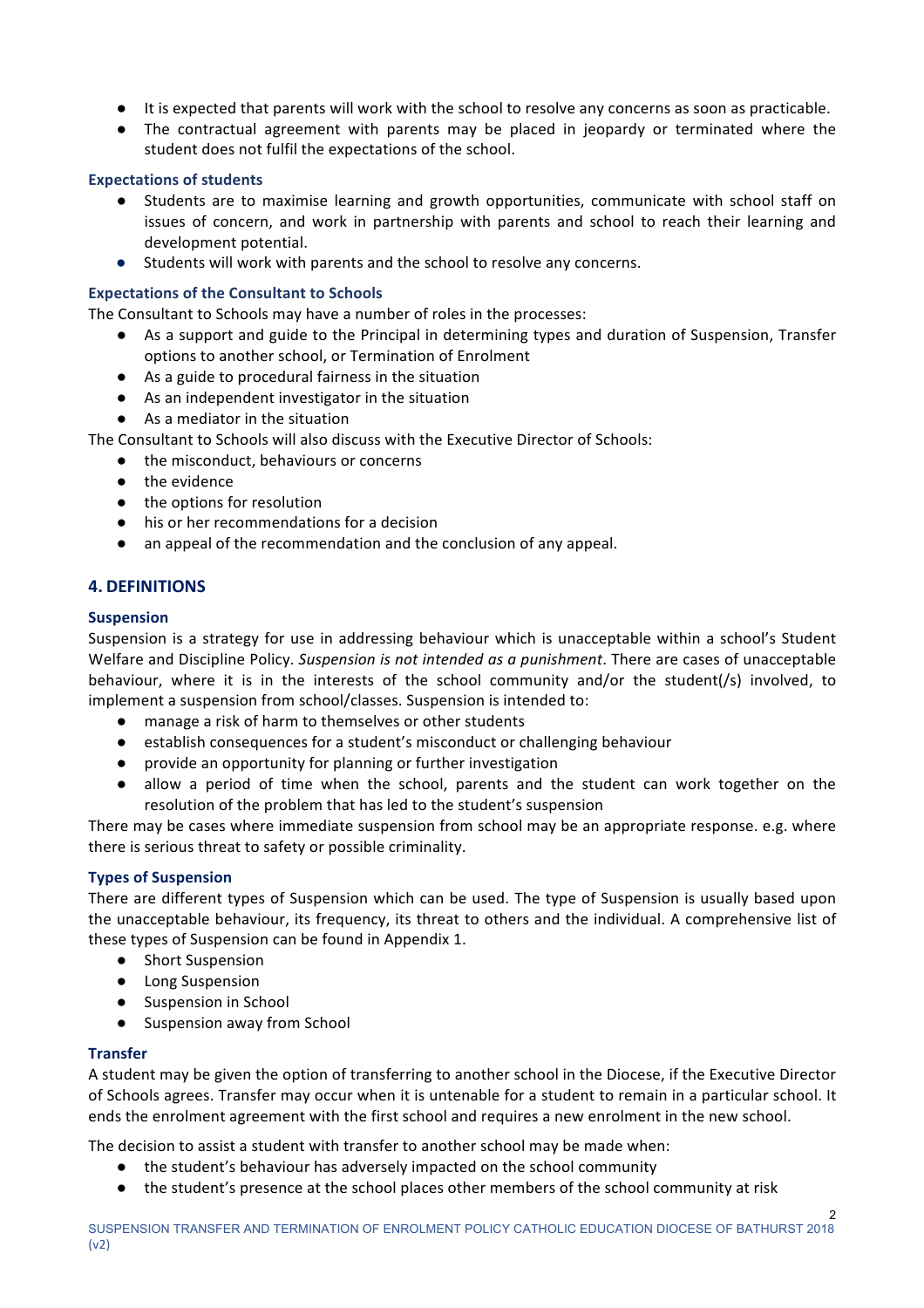● the continued presence of a student at the school is otherwise untenable.

## **Termination of Enrolment**

Termination of enrolment is the total withdrawal of a student's right to attend a particular school. Expulsion ends the enrolment agreement entered into by the School Principal with the parents.

The decision to terminate enrolment of a student from the school may be made when:

- the student's behaviour has adversely impacted the school community
- the student's presence at the school places other members of the school community at risk
- the student's behaviour places them at risk of harm
- all appropriate student welfare and disciplinary strategies have been implemented and documented and no apparent improvement has been made
- the continued presence of the student at the school is otherwise untenable.

The decision to terminate enrolment rests exclusively with the Executive Director of Schools. Where termination of enrolment is under consideration the Parish Priest will be informed.

## **Procedural Fairness**

Procedural Fairness is a basic right of all individuals. All Individuals have a legitimate expectation that procedural fairness principles will be followed when decisions are made affecting their rights, legitimate interests or expectations.

The Principal will ensure that requirements of procedural fairness are followed and appropriate advice is obtained. The Principal may assign parts of the process such as investigation, to the Assistant Principal, Year Co-ordinator or another appropriate person.

The Principal should seek advice from the Consultant to Schools if the concerns have a continuing impact on the school community.

Procedural fairness is generally recognised as having two essential elements. These are:

- **•** The right to be heard which includes:
	- $\circ$  the right to know why an action is happening
	- $\circ$  the right to know the way in which the issues will be determined
	- $\circ$  the right to know the information which will be taken into account
	- $\circ$  the right of the person to respond to the information
	- $\circ$  the right to appeal in respect of suspension and/or expulsion
	- $\circ$  access to an interpreter if required by student or parents
	- $\circ$  access to all relevant Policies, Guidelines and Procedures related to the matter.
- **The right of a person to an impartial decision** which includes:
	- $\circ$  the right to impartiality in the investigation and decision making process
	- $\circ$  the right to an absence of bias by the decision maker
	- $\circ$  the availability of a support person/observer at formal interviews.

## **Reasonable and Objective**

Elements of the process which must be seen as paramount include:

- if the Principal is conducting both the investigative and decision making stages, they must be reasonable and objective - the Principal must act justly and be seen to act justly and transparently.
- while it is preferable for the functions of investigating and decision making to be carried out by different people, this may not always be possible. While it can be difficult to combine the roles of investigator and adjudicator, it is acceptable to do so given the nature of the Principal's responsibilities. *Nevertheless, it is preferable to have another appropriate person, such as an Assistant Principal, to* carry out the investigation, if possible.

## **Line of Appeal**

Individuals have the right to a fair and open process and access to another person who provides a line of appeal and transparency to the process.

• This offers an added view of the decision in case there is a perception of conflict of interest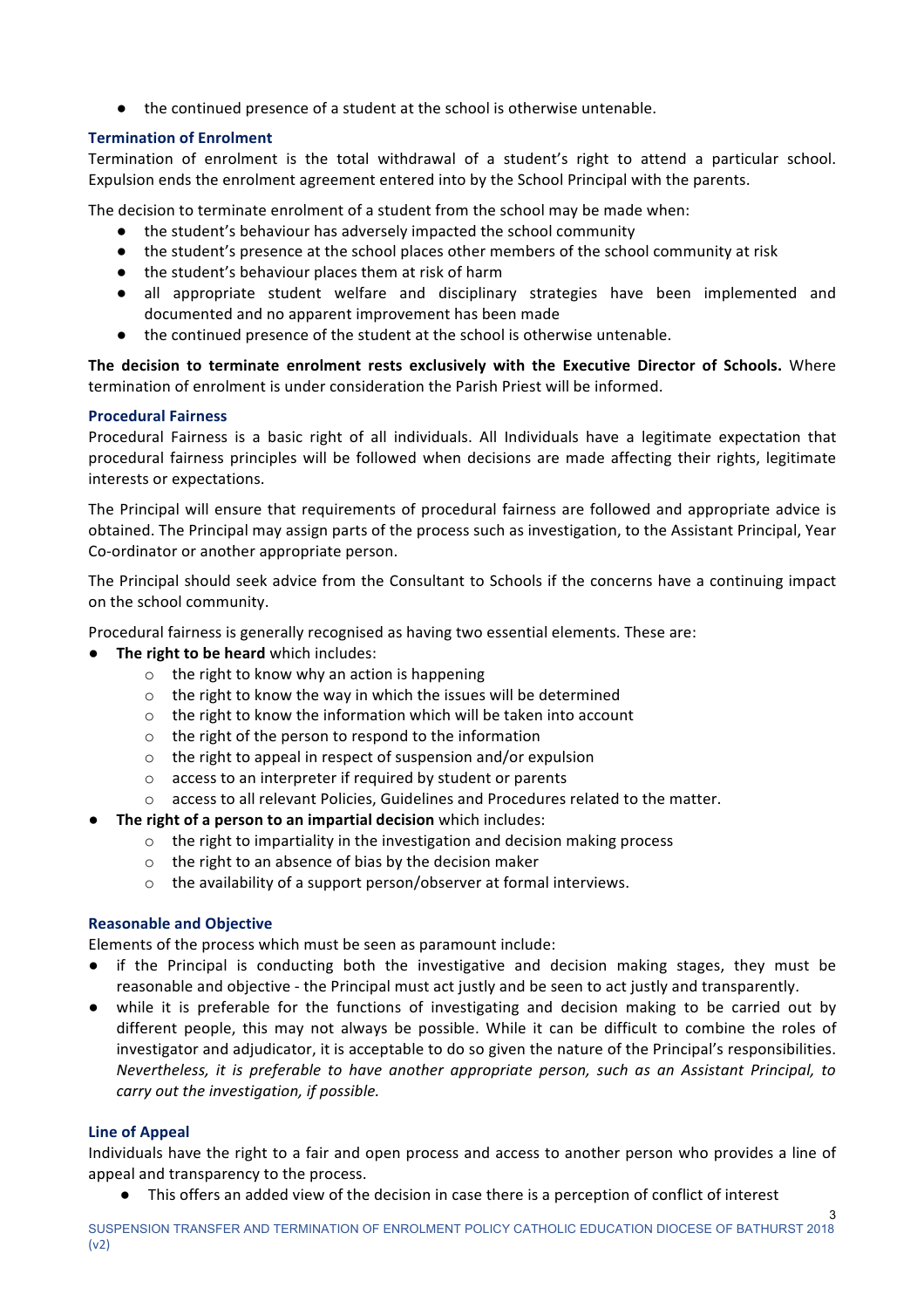- This would normally be the Consultant to Schools
- $\bullet$  The final decision of an appeal will sit with the Executive Director of Schools.

#### **Record Keeping**

Thorough minutes or notes must be made of all investigations and interviews and the results of the investigations. These must then be filed in the school archive system and retained according to the Policy **Retention Policy.**

#### **Radicalised and Extremist Behaviour**

Radicalised and extremist behaviour is the displaying of extreme political, social or religious ideas or aspirations. This behaviour rejects or undermines social expectations, norms and acceptable expressions of society. Radicalised behaviour can be violent or non-violent.

Radicalised and extremist behaviour in students can lead to behaviour changes, heightened intensity, isolation from the broader society, ideology and attitude changes especially toward society, authority and social norms, anger, secretiveness, suspicion of others, increased secretive internet usage, increased use of ideologically specific language and speech, and changes in routines, habits and interests.

## **5. GUIDELINES**

Suspension is only one of many strategies for managing inappropriate behaviour within a school's student welfare and discipline policies. It is most effective when it assists the parents in taking an active role, in partnership with the school, to modify the inappropriate behaviour of their child. The school and CEDB office personnel work with parents to assist a suspended student to rejoin the school community in timely manner. 

Suspension also allows time for school personnel and parents to plan appropriate support for the student to assist with successful re-entry. This may include access to appropriate support staff such as the school's Counsellor or Aboriginal Education Officer or CEDB's Learning and Behavioural Support Team. In some cases, suspension from school allows the school, parents and CEDB time to put measures in place to ensure the safety of students and staff. For the majority of students, suspension allows time for the student to reflect on their behaviour, to acknowledge and accept responsibility for their behaviours, and to acknowledge and accept responsibility for changing their behaviour to meet the agreed expectations.

Principals have authority, consistent with the provisions of these procedures and associated documents, to suspend a student from their own school. They will exercise this authority having regard to their responsibility to the student, to the whole school community and to the principles of procedural fairness.

These procedures apply to the behaviour of students at school, on the way to and from school, and while away from the school site on school endorsed activities. They can also apply outside of school hours and off the school premises where there is clear and close connection between the school and the conduct of students. This includes the use by a student of social networking sites, mobile phones and/or other technology to threaten, bully or harass another student or member of the school community.

Where a serious disciplinary matter arises and the Principal is considering suspension of a student, the action should be taken irrespective of any action which may be taken by another agency, including the NSW Police Force. Where the NSW Police Force is involved, in a case where the Principal is considering suspension, Principals should liaise with the Police to ensure that any potential police investigation is not compromised.

In cases of radicalised or extreme behaviour the Principal must consult with the Consultant to Schools and CEDB to determine the best process to undertake.

If the behaviour leading to the suspension or expulsion of a student may represent a risk to the student himself or herself, other students or staff (for example the incident relates to violent behaviour), the Principal must ensure that steps are taken to assess that risk and develop any strategies in liaison with CEDB.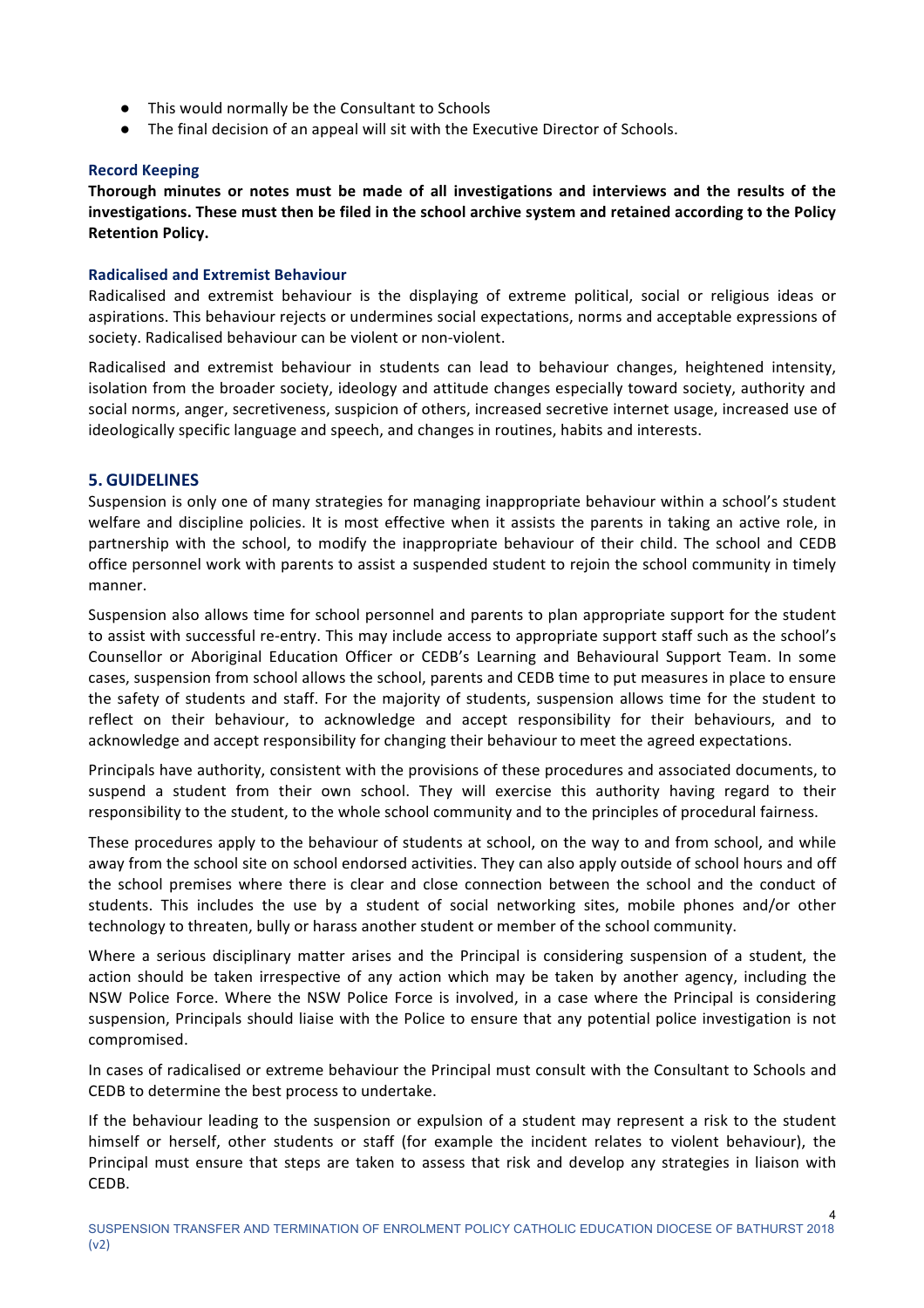Principals must consider whether the incident gives rise to a requirement to make a mandatory report to the Child Protection Helpline (MRG). This should be done in liaison with CEDB.

#### **6. PROCEDURES**

Schools support students in all aspects of their development. Where inappropriate behaviours occur, schools must have procedures to support them to develop more acceptable behaviours.

Schools achieve this by having Policies, Guidelines and procedures, on a range of subjects, which clarify the accepted practices of the school and the approaches the school, staff and parents take to ensure best possible outcomes and high levels of learning for all.

In all cases the school will follow its Policies, Guidelines and procedures to provide support to students before they reach a situation where suspension, transfer or termination are contemplated. These measures should all be well documented and stored for future reference according to the school Archiving processes .

An appeal of a decision to suspend or terminate enrolment may be requested by a student or their parents/guardians. The appeal will be undertaken by the Executive Director of Schools or his/her nominee. The request for an appeal must be made as soon as possible from the date of the decision to suspend or terminate enrolment and detail the grounds for the request.

The School Principal, and where appropriate CEDB, will keep records of discussions, interviews and decisions, and the reasons for decisions relating to student suspension and termination of enrolment.

#### **7. LEGISLATIVE FRAMEWORK**

- 1. *Education Act NSW* 1990
- 2. *The Disability Discrimination Act* 1992
- 3. *Disability Standards for Education* 2005

## **8. RELATED POLICIES AND GUIDELINES**

- 1. *Enrolment Policy* Catholic Education Diocese of Bathurst
- 2. Workplace Grievance Policy Catholic Education Diocese of Bathurst
- 3. *Guidelines for the Management of Complaints* Catholic Education Diocese of Bathurst
- 4. *Procedural Fairness Guideline* Catholic Education Diocese of Bathurst
- 5. WHS Policy Catholic Education Diocese of Bathurst
- 6. Students with Challenging Behaviours Guidelines Catholic Education Diocese of Bathurst
- 7. Students with a History of Violent Behaviour Guidelines Catholic Education Diocese of Bathurst

#### **9. RELEVANT DOCUMENTS**

- School Student Welfare and Disciplinary Policies
- School Anti-Bullying/Cyber-Bullying Policies
- School Social Media Guidelines
- Email and Internet Policy
- Mobile Phones, Recording Devices and Camera in Schools
- Drugs in Schools Policy

## **10. POLICY ADMINISTRATION**

This Policy has been ratified by the Executive Director of Schools and will be reviewed periodically, or in the event of any information or incident that indicates the need for a review, or following relevant legislative or organisational change.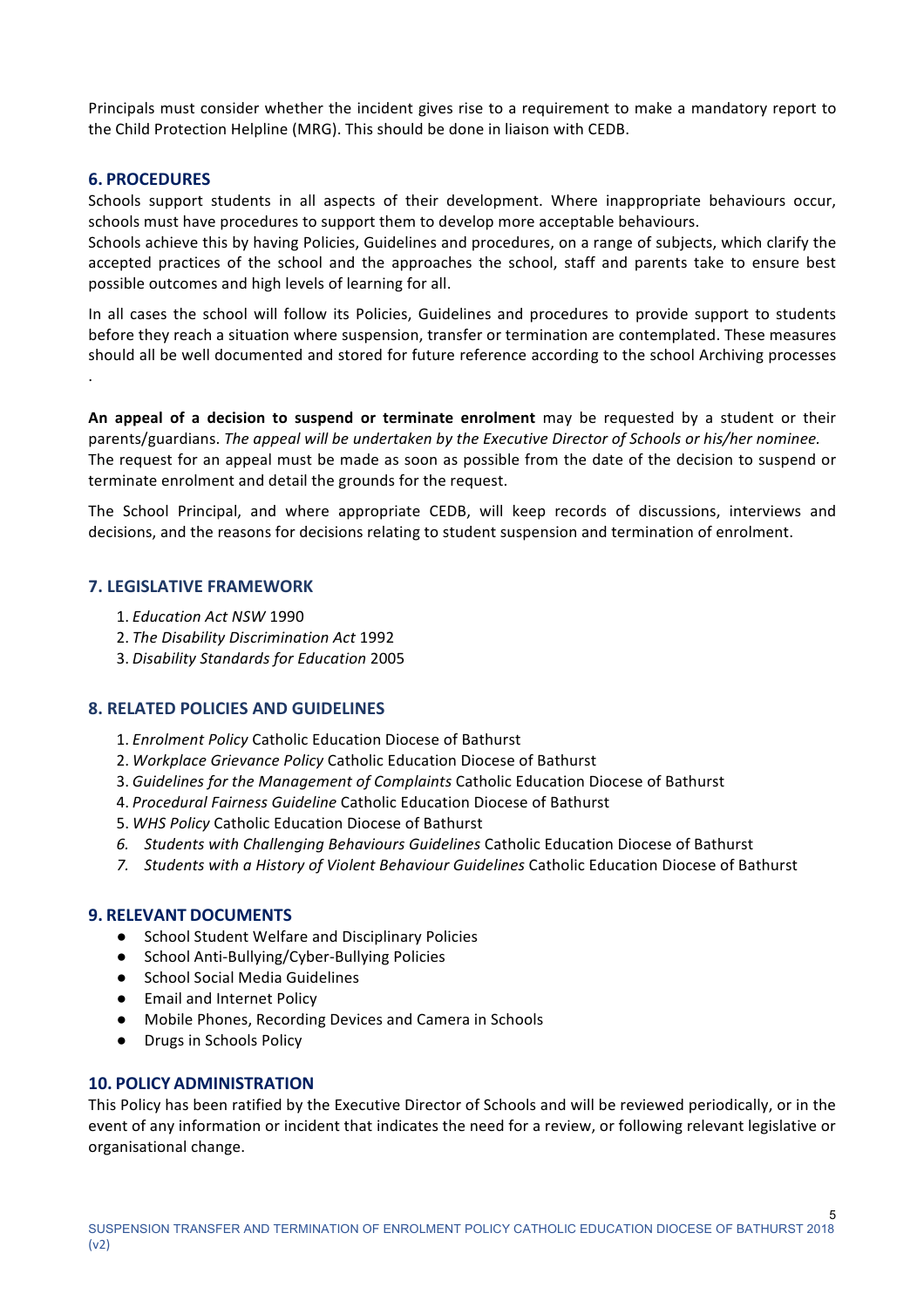It is the responsibility of anyone accessing this document to ensure that the current version is downloaded from CEDB website.

| Date of Implementation | 2013 |
|------------------------|------|
| Date of Last Review    | 2018 |
| Date for Next Review   | 2022 |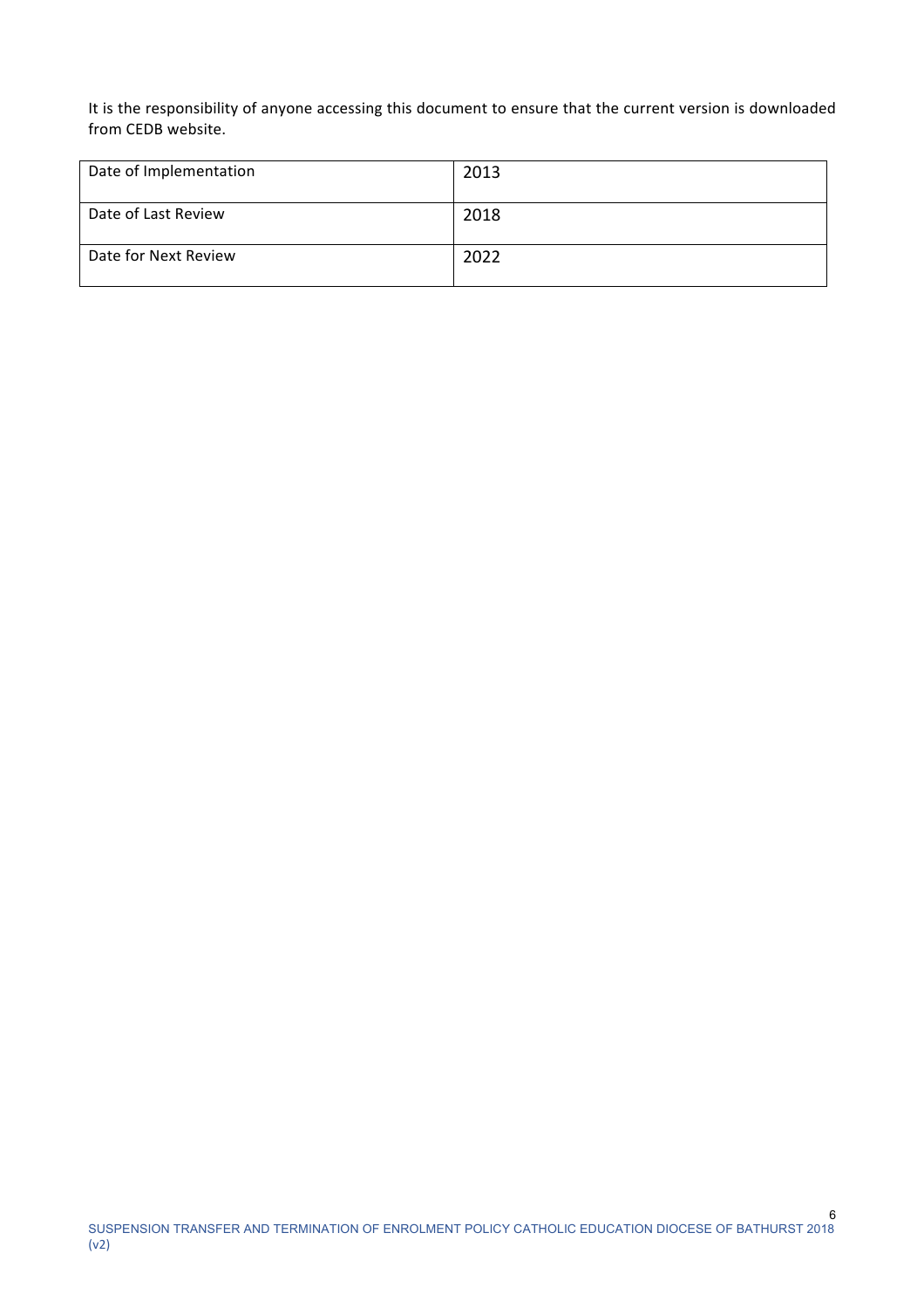## **Appendix 1**

# **Types of Suspension**

#### **In-school suspension**

In-school suspension is when a student is withdrawn from class but remains at school under supervision.

- Parents should be notified of this suspension and the reasons for the actions.
- Schools must have processes for supervision of students while undertaking this suspension.
- Students should be provided with activities related to the class learning they are absent from while on the suspension.

## **Suspension from school**

Suspension from school is that a student's right to attend school or classes is withdrawn for a temporary period of time. This includes times where the school asks parents to remove the child from the school to manage behaviour.

- The Principal should advise the parents in writing as soon as possible when suspending a student from school. (Appendix 2)
- During suspension from school, parents take responsibility for the student. In cases of unacceptable behaviour, parents should not be asked to keep the student at home without the imposition of a suspension unless it is for the remainder of the day as part of an approved behaviour management program.
- When a student is suspended from school the attendance record is marked 'E' Exemption.
- The duration of suspension from school relates to the severity of each situation and issues such as the effect on the student or the learning community. Previous suspensions should also be considered.
- Students will be suspended for a defined period of time and provided with class work during suspension from school. Collaboration between school staff, parents and the student is most important when suspension occurs.
- The Principal and the parents must work collaboratively on solutions to support the student achieving school expectations. They encourage and develop the rebuilding of relationships within a framework of restorative practices.
- Students will be offered counselling to aid them in developing skills and capacity to address their specific situation.
- When evaluating their approach to managing misbehaviour or incidents, the school should consider the safety of all students and staff, and act according to the circumstances of each case.
- The Principal may suspend a student from school for a period of up to five (5) days in total (short suspension) under delegated authority from the Executive Director of Schools.
- Suspension from school between six (6) and ten (10) school days must be authorised by the relevant Consultant to Schools. When a student is absent on suspension from school for a total number of 6 days or more, the matter should be discussed with the relevant Consultant to Schools. This applies whether the suspension is a single suspension or several suspensions adding up to  $6$ days in total.
- **•** Suspension of ten (10) days or more must be authorised by the Executive Director of Schools.

## **Short Suspension**

Suspension from school for up to five  $(5)$  days in total can be applied but not limited to the following reasons:

- $\triangleq$  Contrived disobedience this includes, but is not limited to, continual and major breaches of the school's discipline code such as refusal to obey staff instructions, defiance, serious disruption to other students and use of alcohol, repeated use of tobacco or use of drugs.
- ◆ Aggressive behaviour this includes, but is not limited to, hostile behaviour directed towards students, members of staff or other persons, including damaging the property of the school or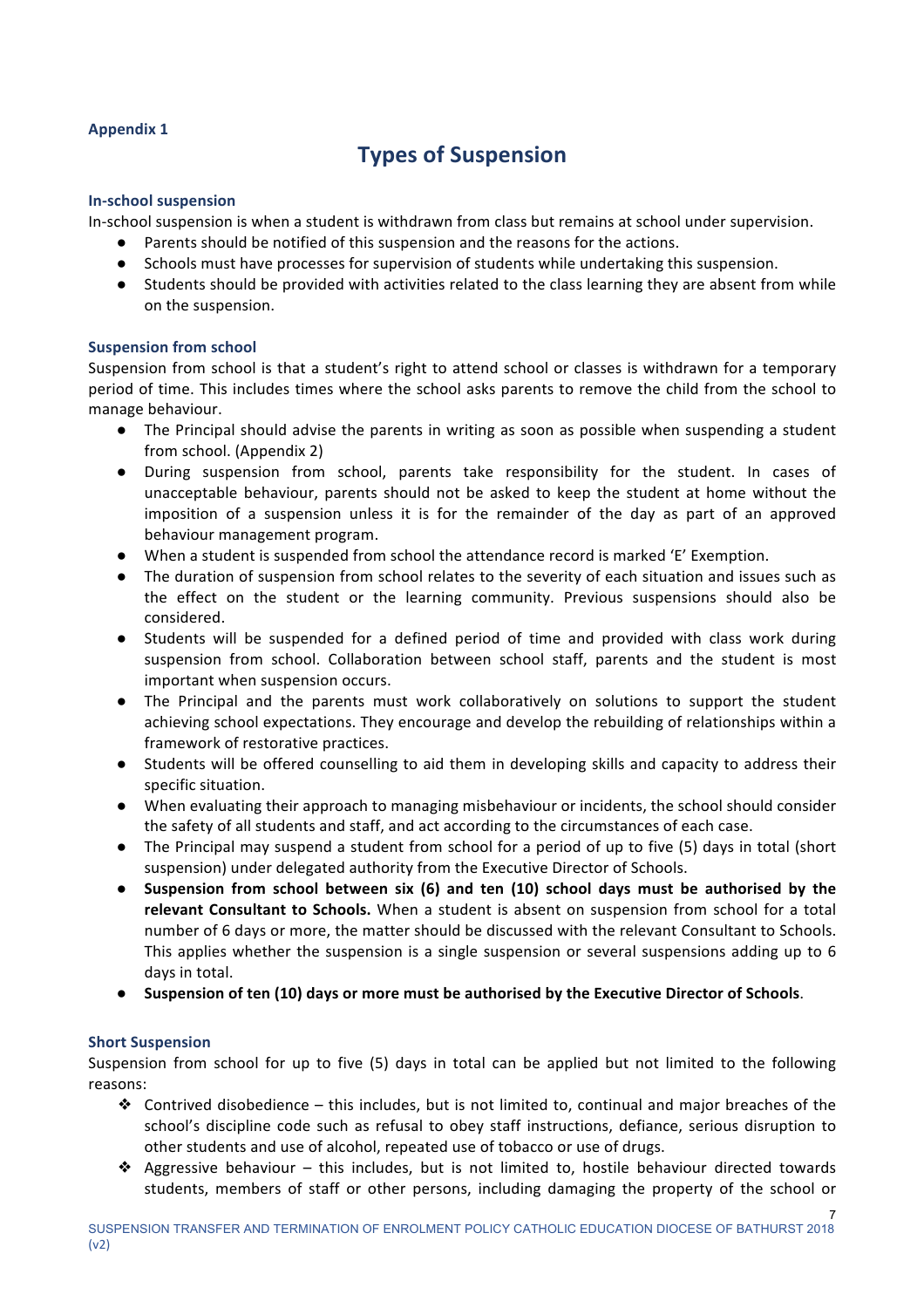students. It also includes bullying, cyberbullying, verbal abuse and abuse transmitted electronically such as email. SMS text messages or by other electronic means, or on paper.

In regard to this type of suspension the Principal should:

- establish a process for dealing with the misconduct or concerns
- consult with the school counsellor and appropriate professionals at the school and CEDB
- consult with the Consultant to Schools
- manage the misconduct or concerns proportionately to the expected effects on the student and the wider school community
- take into account all available evidence, including the student and parents' responses
- $\bullet$  discuss available options for resolution with the parents and where appropriate the student as well as the School's Consultant
- as soon as practicable, communicate the concerns in writing to the parents of students whose behaviour or misconduct causes concerns, unless there are good reasons for communicating these concerns in writing to the student directly
- decide on appropriate action for resolution of the misconduct or concerns
- as soon as practicable communicate the decision and reasons for the decision to suspend in writing to the parents (or where appropriate, to the student)
- inform the parents (or where appropriate, to the student) that they have the right to a review of the decision
- ensure that written records of the process and outcome are kept and made accessible to authorised personnel.

#### **Long Suspension**

If short suspensions have not resolved the issue of inappropriate behaviour, or the misbehaviour is so serious as to warrant a long suspension, the Principal may impose a long suspension of up to and including twenty (20) school days. In determining if a student's behaviour is serious enough to warrant a long suspension the Principal must consider:

- the safety of students and staff
- the merit and circumstances of the particular case
- previous suspensions and management of behaviours
- factors such as the age, individual needs, any disability and development level of the student.

Principals may impose a long suspension for:

- **❖** Physical Violence: which results in injury, or which seriously interferes with the safety or well-being of other students and staff (including sexual or indecent assault).
- **❖** Use or possession of a prohibited weapon, firearm or knife: when the student uses or possesses a weapon which is listed in Schedule One of the Weapons Prohibition Act.
	- $\circ$  Prohibited weapons include laser pointers, or similar articles with a power output of more than one milliwatt. Prohibited Weapons do not include harmless children's toys such as plastic imitation guns that are clearly intended to be toys
	- o uses a knife or possesses a knife (without reasonable excuse as defined by the *Summary Offences Act 1988)*
	- $\circ$  uses or possesses a firearm of any type (including live ammunition and replica firearms)
- ◆ **Possession, supply or use of a suspected illegal substance:** This does not include alcohol unless there is a significant quantity involved. It also does not include tobacco, but does include supplying other students with illegal drugs or restricted substances such as prescription drugs.
- **❖** Serious criminal behaviour related to the school: This includes malicious damage to property (school or community), or against the property of a fellow student or member of the school community, or outside of the school premises. If the incident occurred outside the school or outside school hours, there must be a clear and close relationship between the incident and the school.

8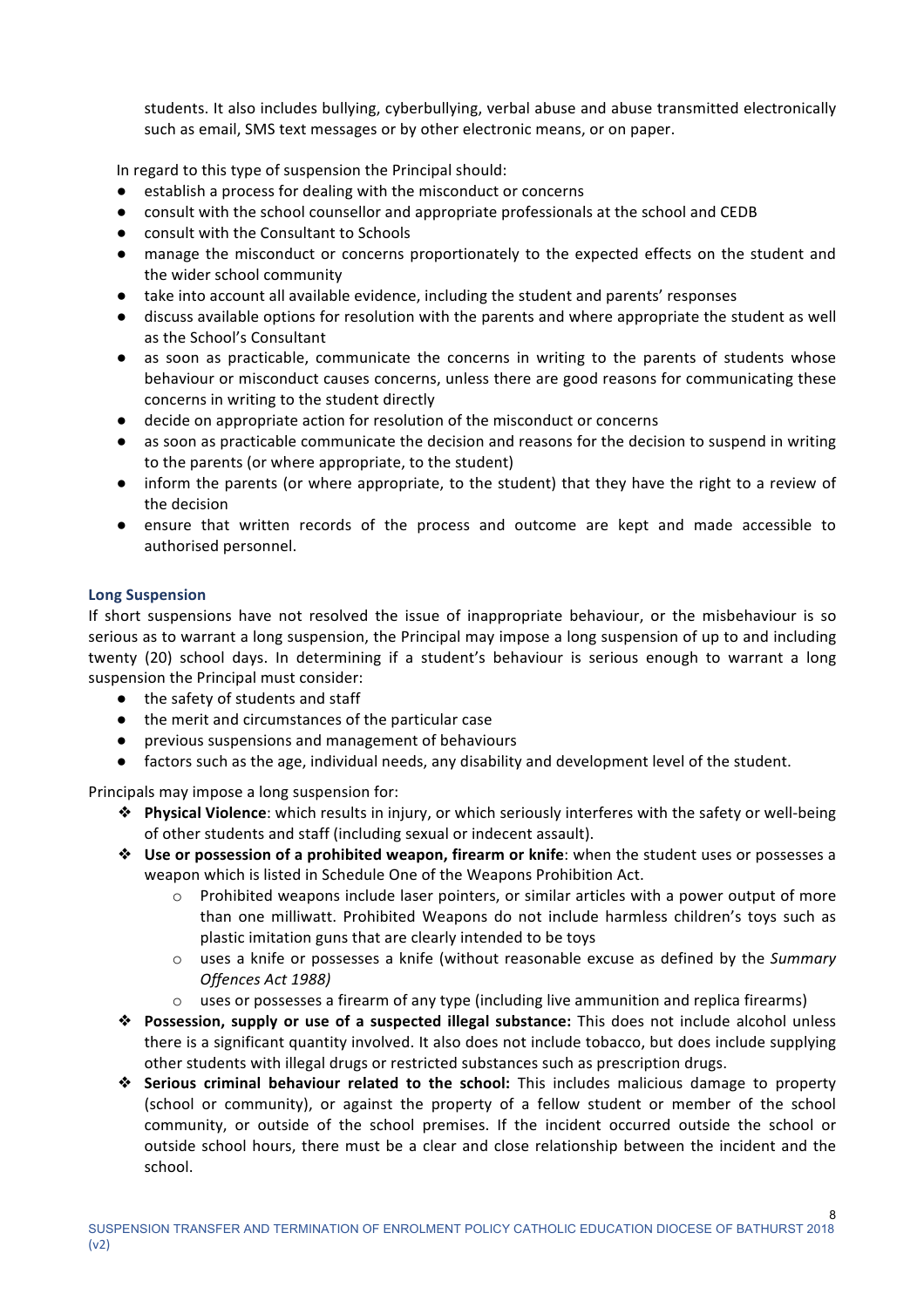- **❖** Use of an implement as a weapon. When a student uses an implement as a weapon to assault or injure another person (including use of an offensive implement, which is any implement made or adapted to cause injury to another person).
- **❖** Persistent or serious misbehaviour: This includes, but is not limited to
	- $\circ$  repeated refusal to follow the school discipline code
	- $\circ$  threatening to use a weapon in a way that might seriously interfere with the safety and wellbeing of another person
	- $\circ$  making credible threats against students or staff, member of community
	- $\circ$  behaviour that deliberately and persistently interferes with the rights of other students to learn or teachers to teach including bullying, harassment and victimisation

For long suspensions, the Principal should

- refer the decision to suspend from school for six (6) days or more to the School's Consultant
- provide all evidence and make recommendations to the School's Consultant
- manage the process with the School's Consultant

## **Re-entry to School after Suspension**

Students returning to school after any suspension are required to have a re-entry meeting with the Principal and/or delegate.

- Prior to the re-entry meeting,
	- $\circ$  the Principal or the Principal's delegate should engage with appropriate school and or CEDB personnel, to conduct and implement a Risk Assessment, to formulate a basis for re-entry of the student.
	- $\circ$  Re-entry planning may include a Behaviour Management Plan.
	- $\circ$  the Principal convenes a re-entry meeting.
- At the Re-entry meeting
	- $\circ$  the Principal meets with the student and the parents/caregivers. Where a parent isn't available within a reasonable period of time, the Principal may make a decision to meet with the student and parents separately. Parental permission for separate meetings should be sought before being held.
	- $\circ$  the Principal, student and parent review and discuss the basis for re-entry for the student.
	- $\circ$  the Principal, student and parent implement processes to assist the student with re-entry to the school. This may include a Behaviour Management Plan.
	- $\circ$  the Principal, student and parent decide upon any other processes to assist the student with meeting of any requirements in the initial re-entry period. This should include specific support structures and a mentor or contact person with in the school.

The conditions for re-entry plans must be kept on file and copies provided for students and/or caregivers.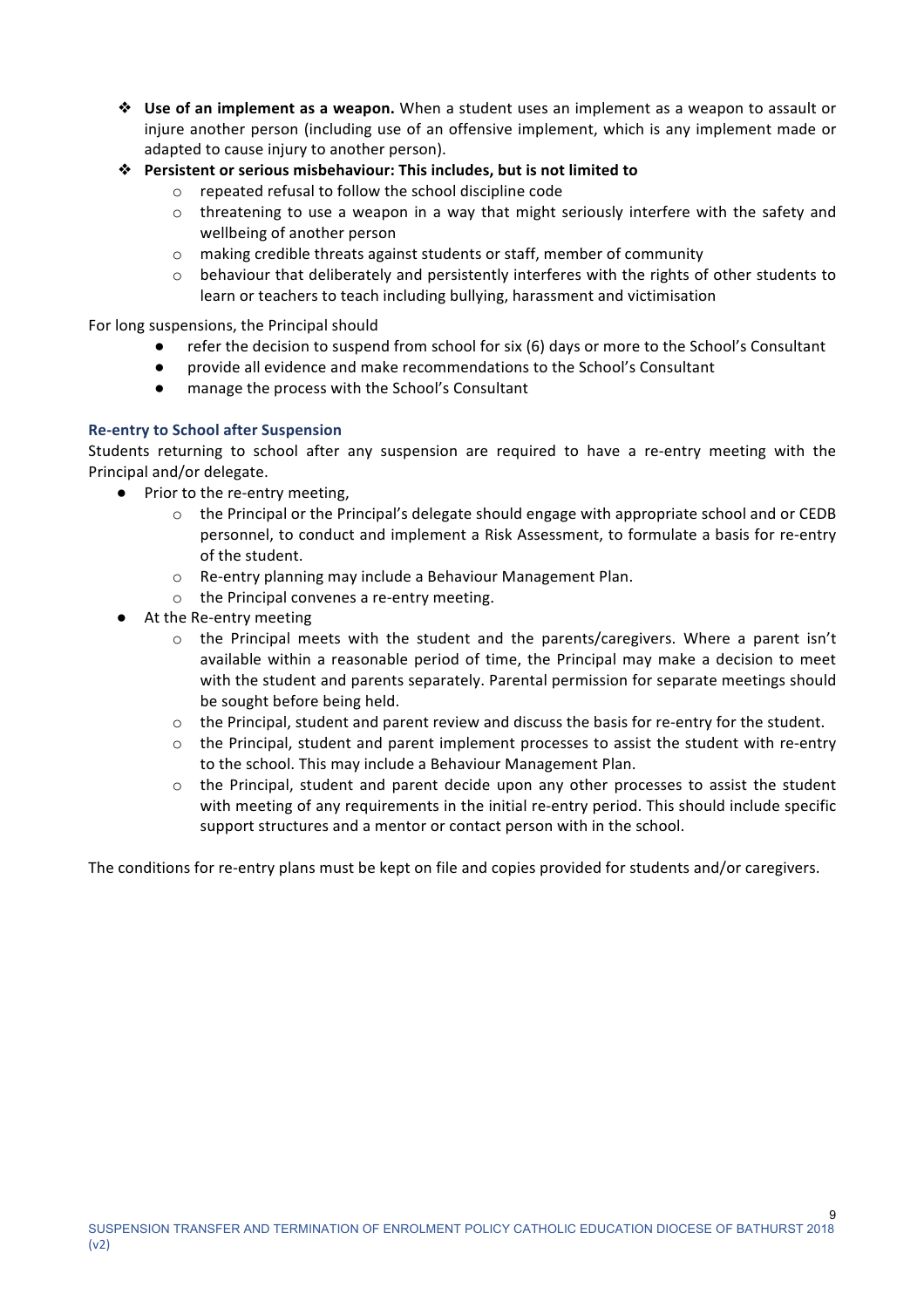## **Appendix 2**

## **School Letterhead**

Letter 1 - Short Suspension from School

Name Address

Dear

This is to inform you that I have today suspended your (daughter/son etc.), (students name) from (school name), consistent with the procedures of Catholic Education Diocese of Bathurst for suspension, and this school's discipline code.

Suspension allows time for the issues that have led to this action to be explored and resolved. It also provides time for the school to plan appropriate support for (student's name) to assist with a successful and safe return to school.

(Student's name) has been suspended for (then specify reason/s and details of the incident). (He/she) has been suspended for (number of) school days, from (date) to (date) inclusive.

As a result of (student's name) suspension, both you and I are required to complete specific activities.

I will:

- seek vour assistance and work with you in an attempt to resolve the matter
- hold a resolution meeting with you at the earliest possible time to discuss how the matter might be resolved
- provide you with a copy of the School Discipline Code and CEDB's Suspension and Termination of Enrolment Guidelines (attached)
- Provide access to counselling for (student's name)

You are expected to:

- assist me in resolving the matter
- contact my office as soon as possible to arrange a time to discuss how the matter might be resolved
- arrange a support person to accompany you to the meeting, if you wish
- be responsible for the supervision, care and safety of (student's name) while on suspension
- ensure that (student's name) is aware that (he/she) is not to enter onto school grounds without my permission, except to attend the resolution meeting.

The school expects that (student's name) will continue with (his/her) studies while suspended.

If you consider that correct procedures have not been followed in this case or that an unfair decision has been made, you may appeal. You may wish to contact Catholic Education Diocese of Bathurst on 02 6338 3000 to discuss the appeal procedures.

Yours sincerely

(Principal's Name) Principal Date

10